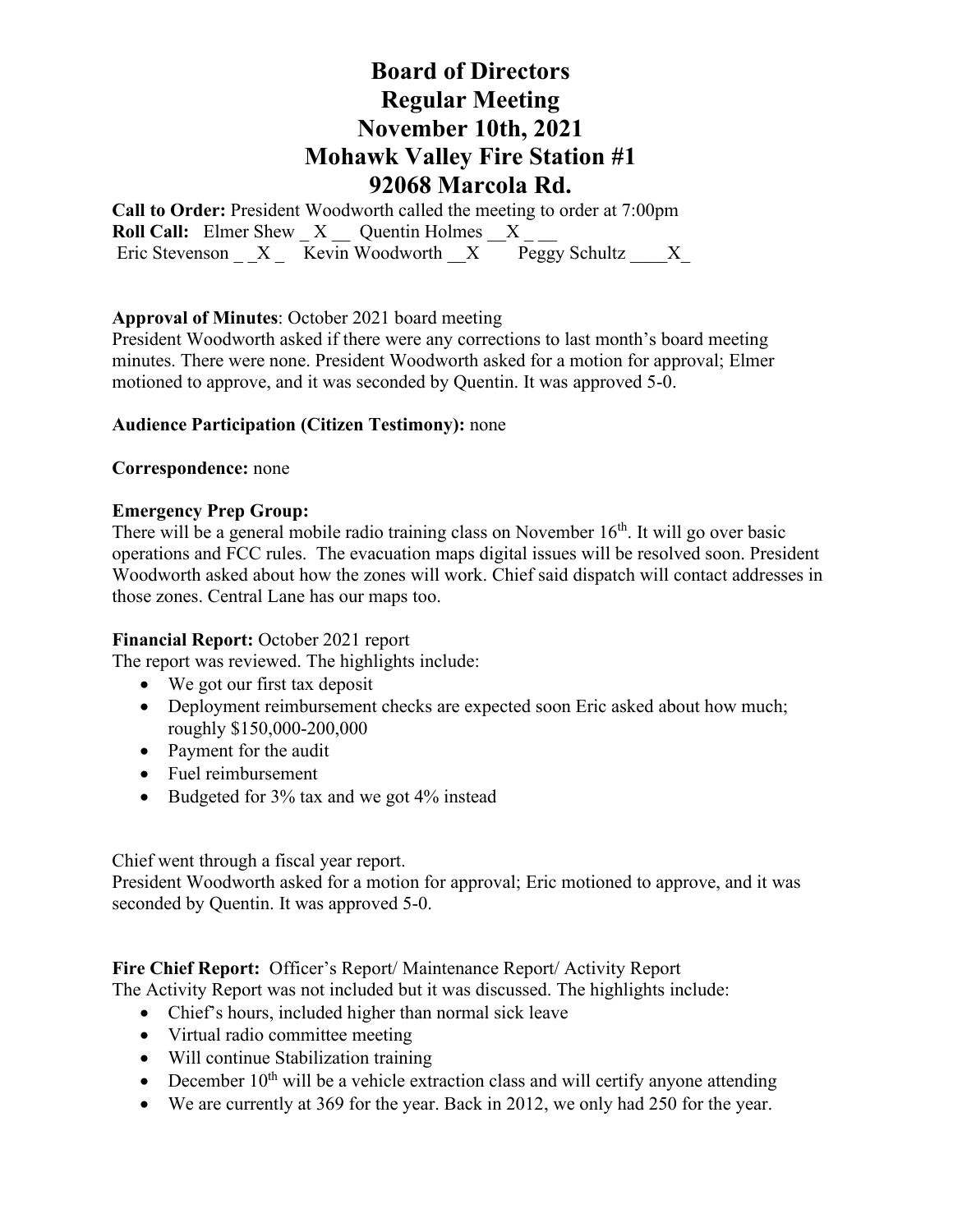# **Board of Directors Regular Meeting November 10th, 2021 Mohawk Valley Fire Station #1 92068 Marcola Rd.**

## **Maintenance Report**

The Maintenance Report was not included but it was discussed. The highlights include:

- Swap brush rigs
- 1416 alignment
- Prep for station 5 electricial overhaul
- Chief and the summer help assisted with rearranging the goldshack
- Prepping for recall work on Chief's truck and an engine
- Participating in the radio sub committee and ad comm report
- Tested L radios
- Working on new command rig

### **Old Business**:

1. Grants

We will work on the staffing grant again. We haven't heard from the SDAO grant.

2. COVID 19 Update

We had a breakthrough case in our paid staff but nothing else in the district. We are doing better than other districts. Eric asked about the impact of the small business impact. We are impacted by OHSA rules more than anything. Eric also asked about our nonvaccination rate; 1 of 23 are not vaccinated. Peggy asked about getting boosters. It is available but maybe only 1 out of all staff and volunteers has received it.

3. Project Updates

The new command truck is about completed and we are happy with the product. Peggy asked about the seismic grant start and end dates and what happens after. We need the attorney to approve of the outline of the RFP but we put in April 15 start and end in November. We want roof fixed first. We have to do surveys at the end to prove to the grant funders the project was completed.

### **New Business:**

1. Seismic grant

It was discussed in Project Updates.

### **Items Not on Agenda: Grant writing**

We are looking into a big AFG grant for upgrading the radios, the county is doing the same.

### **Future Meeting Agenda Items:**